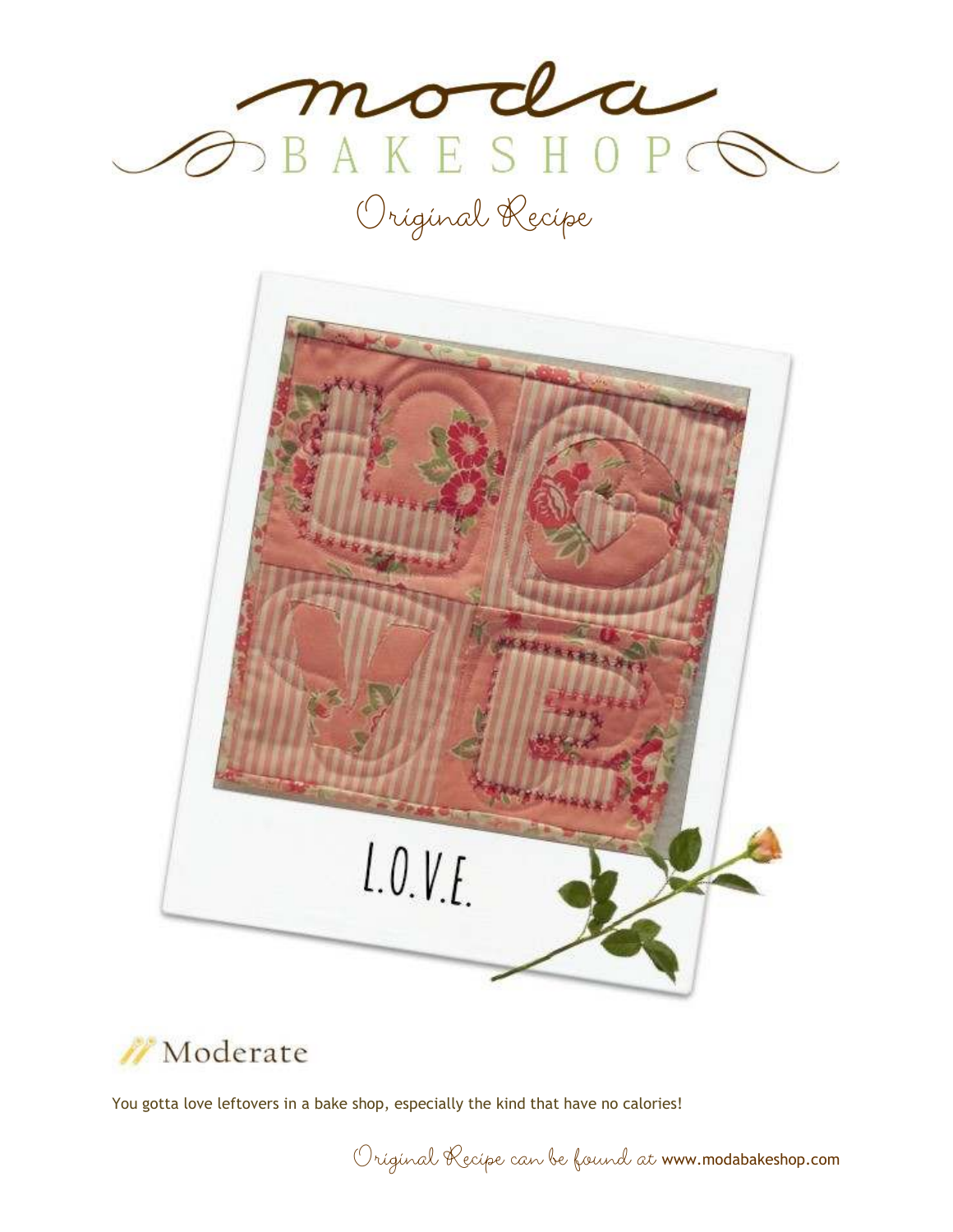When I was testing out different types of reverse applique for a recent project I trotted out some slices of my Marmalade layer cake that hadn't been used in Marmalade Circles. They were perfect for this sweet Valentine sampler.

The sampler measures 9 1/2" x 9 1/2" - a perfect Valentine for yourself or a quilty friend.

## Ingredients:

4, 10" x 10" squares of coordinating fabric Pearl cotton Fray Check Sharpie Marker (for paper) Fabric Marker Short Pointy Sharp scissors Applique pins

## Instructions:

Cutting Instructions: Choose fabrics for letters and backgrounds. Cut 4, 5"x5" squares of each Choose fabric for binding. Cut 5, 2" x 10" strips Use remaining 10" x 10" square for backing

Lettering Instructions: The point of this project, at least for me, was to try out different types of applique, specifically reverse applique. Reverse applique is a method by which layers of fabric are used to create designs as bits are secured and cut away. Kind of like the ancient sculptors who "found" their masterpieces hidden in the stones that they chiseled...only this is fabric...and I've never found a handsome hunk hidden in the layers of fiber.

You are more than welcome to use a different method of applique. My templates would work for either fusible or traditional techniques. Go for it.

The following instructions tell you how I did what I did. I tried two methods, one done by hand, and one by machine. There are two samples of each method in this tiny quilt.



Made using 4, slices of layer cake from Marmalade by Bonnie & Camille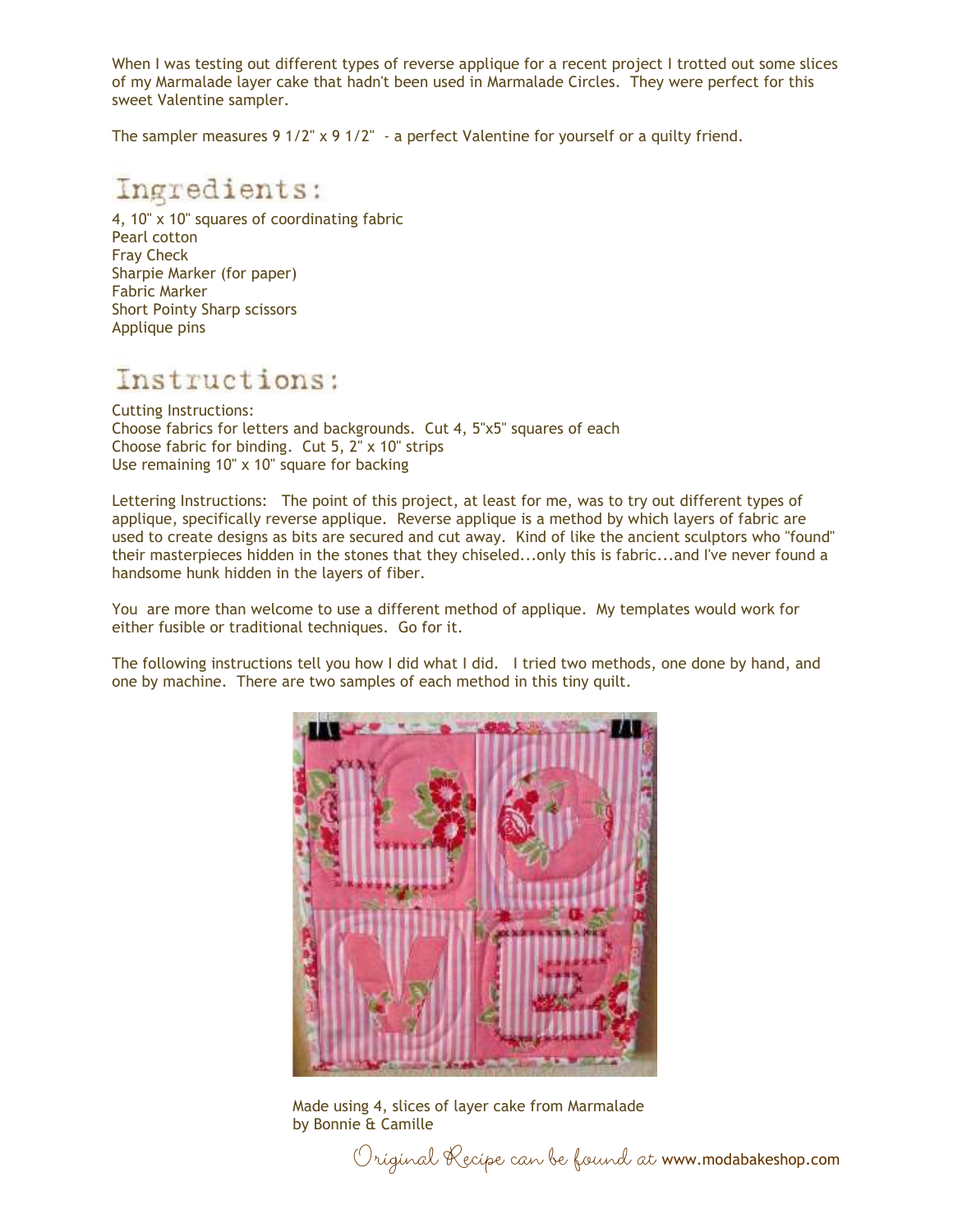By hand...



The letters O and V were drawn on to the striped fabric. I then layered that patch a top the floral. I snipped the top fabric about 1/4" from the drawn line (starting with the center, else it would fall away.) flipped the edge under and hand sewed along the tracing line (now at the edge of the patch.) I continued that process until the whole letter had been revealed. By machine....



The letters L and E were drawn onto the floral fabric. I then layered the patch atop a striped charm and machine sewed a scant 1/4" to the outside of my traced line. Once the L was completely traced with stitches I carefully trimmed away the top layer (leaving about 1/8" raw edge) and applied Fray Check to the loose edges.

As a long arm quilter, I have found that loose edges can cause problems. To minimize the floppiness I went back and hand embellished the edges with pearl cotton. (Another option would be to use your machine and do some decorative stitching to hold the edges down.)

As I mentioned earlier, it is perfectly acceptable, and probably a lot easier to fuse the letters. If you choose to do it this way, the templates can do double duty. Use the box around each letter to help center the letters on each charm. Getting down to business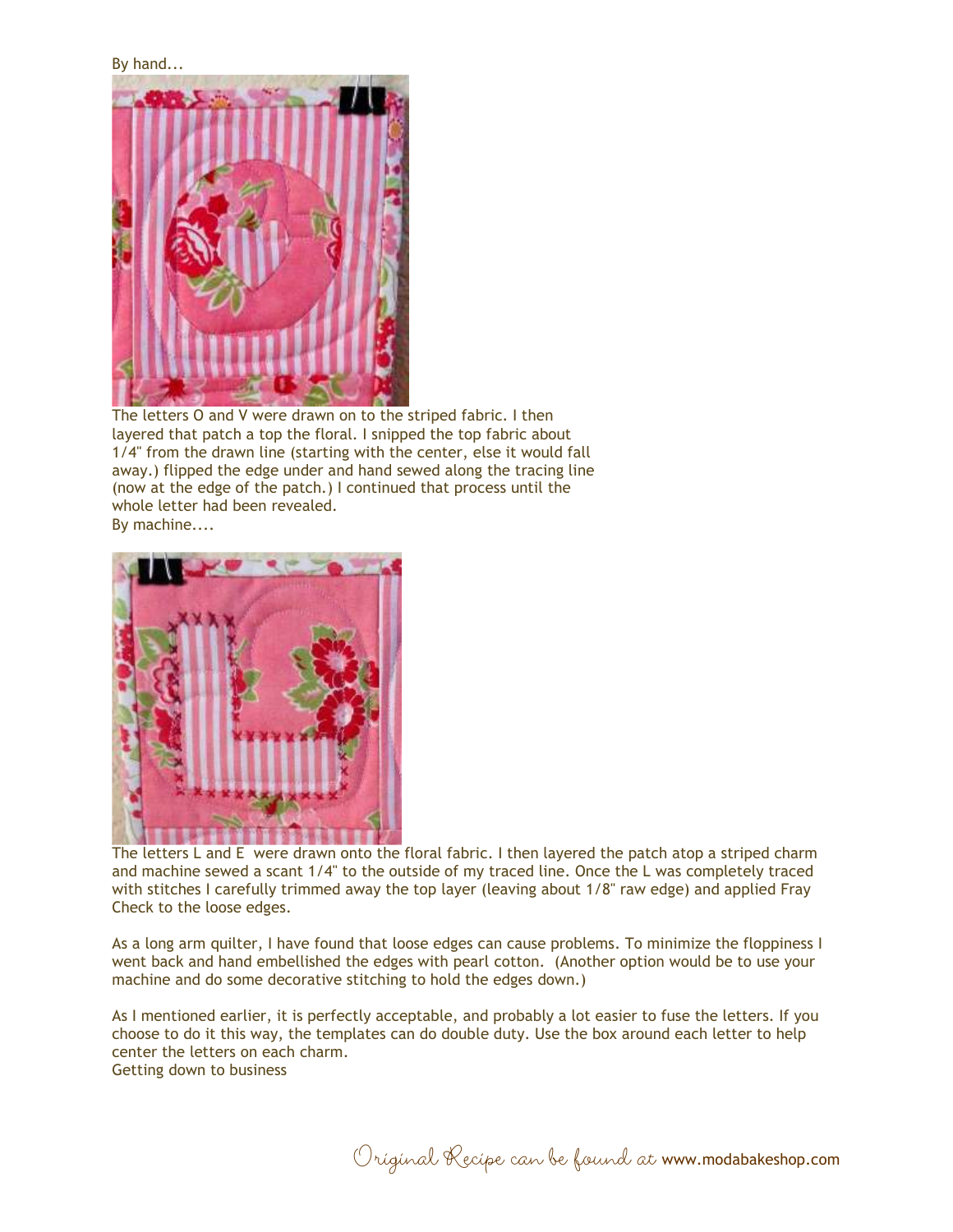Print letter templates.



At the bottom of this post is a "Printer Friendly Version" button that looks like the picture above....only it will actually take you somewhere. Clicking on it will take you to a place where you can print it all out. There are 4 different letters. You will need to make one of each.



Each template is drawn in 5" square. When you print them, make sure that the square measures 5". You need to be able to see the outlines of the letters/shape through the fabric. I found the lines printer by my printer to be insufficient to this task.

To fix the problem I drew on them with a sharpie marker.

WARNING - be careful of your writing surface, you don't want to ruin your cutting mat with Sharpie bleed through.

Using light box, or masking tape and a window, trace letters onto the right side of each  $5" \times 5"$  square that you intend to use as the background fabric.



Layer each charm square atop one letter fabric square.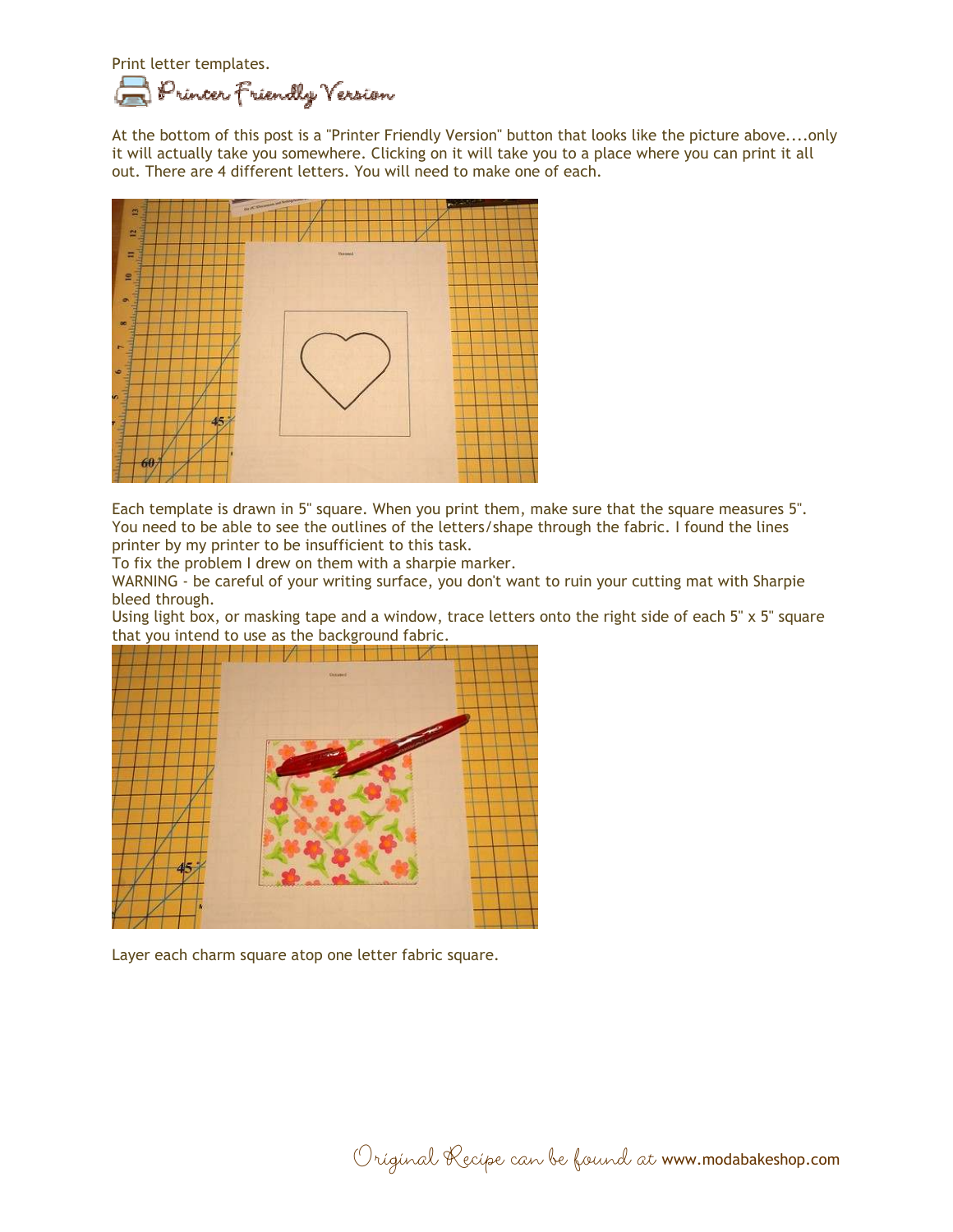

Layer them so that both right sides are up....like pages in a note pad.



Using large basting stitches, sew 1/8" from each edge.

This will hold your pieces together while you are working with the fabric in the middle to reveal the letters.

The smaller than normal "seam allowance" will ensure that the stitching doesn't show when you put all of the blocks together.

Applique letters onto blocks.

For L and O



Snip the top fabric about 1/4" from the drawn line (starting with the center if you are working on something with a floating piece like center of O) Make your cut only about an inch or two long so that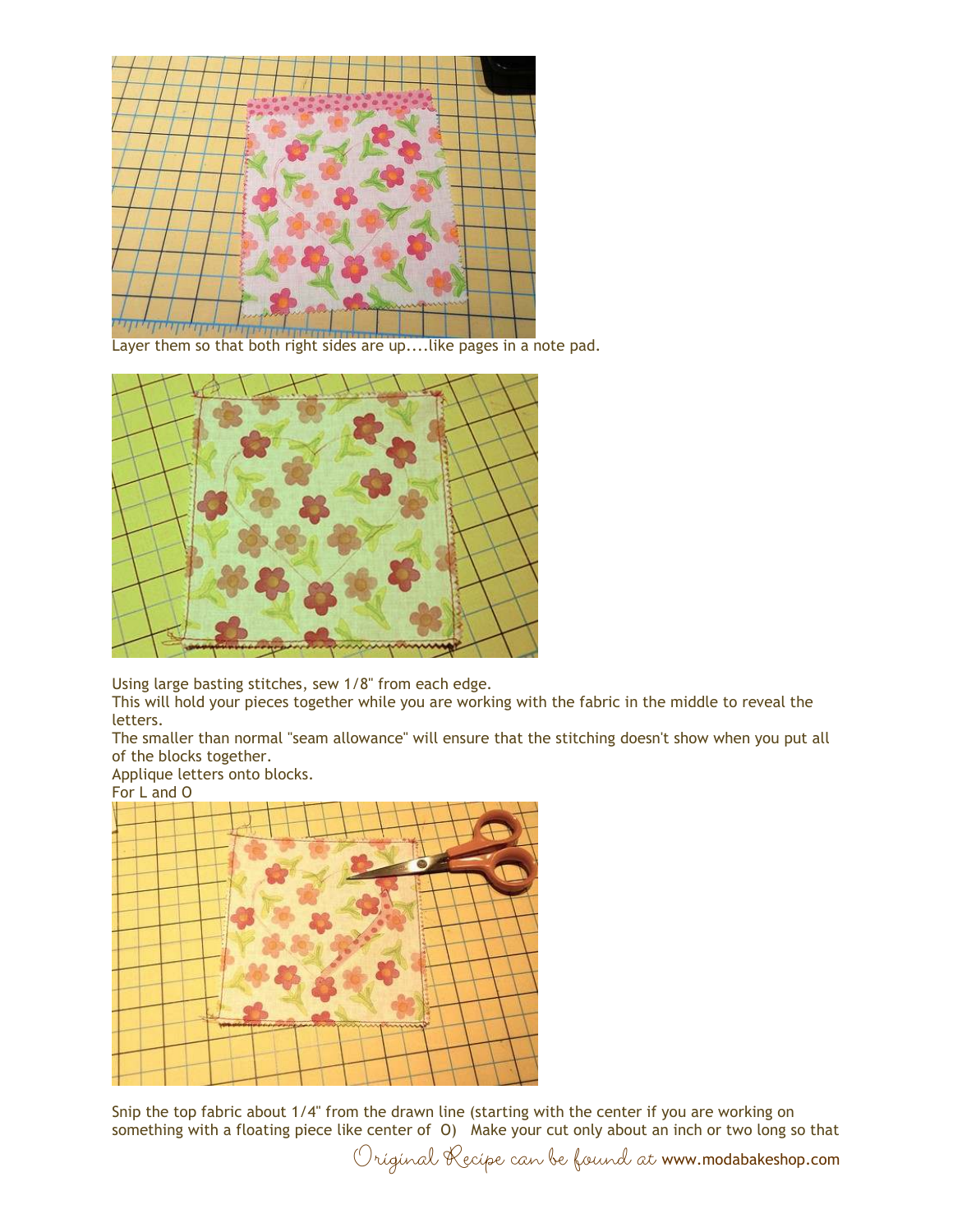you are only cutting what you are working on at the moment. Clip curves, and corners to make flipping under the edge easier.

Flip the edge under

Pin in place as needed.

Sew along the tracing line (now at the edge of the patch.) with a hidden stitch like you would use if you were binding your quilt or hemming something. Continued that process until the whole letter is revealed.

For V and E

Sew a scant 1/4" to the outside of the tracing lines.

Trim the fabric on the tracing lines

Apply a thin coating of Fray Check to the exposed raw edges

Secure edges as desired.

Assemble the top.

*NOTE your blocks will be thicker than normal. That is to be expected. It is a result of the double layers used in reverse applique. As you sew your top together iron the seam allowances OPEN. This will spread out the bulk. I know it makes aligning the corners more difficult, but you will thank me when you go to quilt it.* 

Sew the L block to the O block Sew the V block to the E block Sew two rows together to make top Layer, quilt, and bind as desired.

## Yield:

It was once common practice for children to make samplers of their needle work. It provided a record of stitches, helped them with their tecnique, and taught them various important lessons as they stitched out the words. (Imagine stitching out "I will not talk in class!" he, he, he. That sampler didn't make it down to us. I wonder why.) This recipe yields one sweet lesson in LOVE, and two in reverse applique. It would be perfect to hang on a wall, in a quiet corner or your home or office. If you have a little girl in your life it might also be used to cover Barbie's bed.

I'd love to see your finished project. Please add it to the Flickr group Tops to Treasures.

Cindy Sharp {topstotreasures.blogspot.com}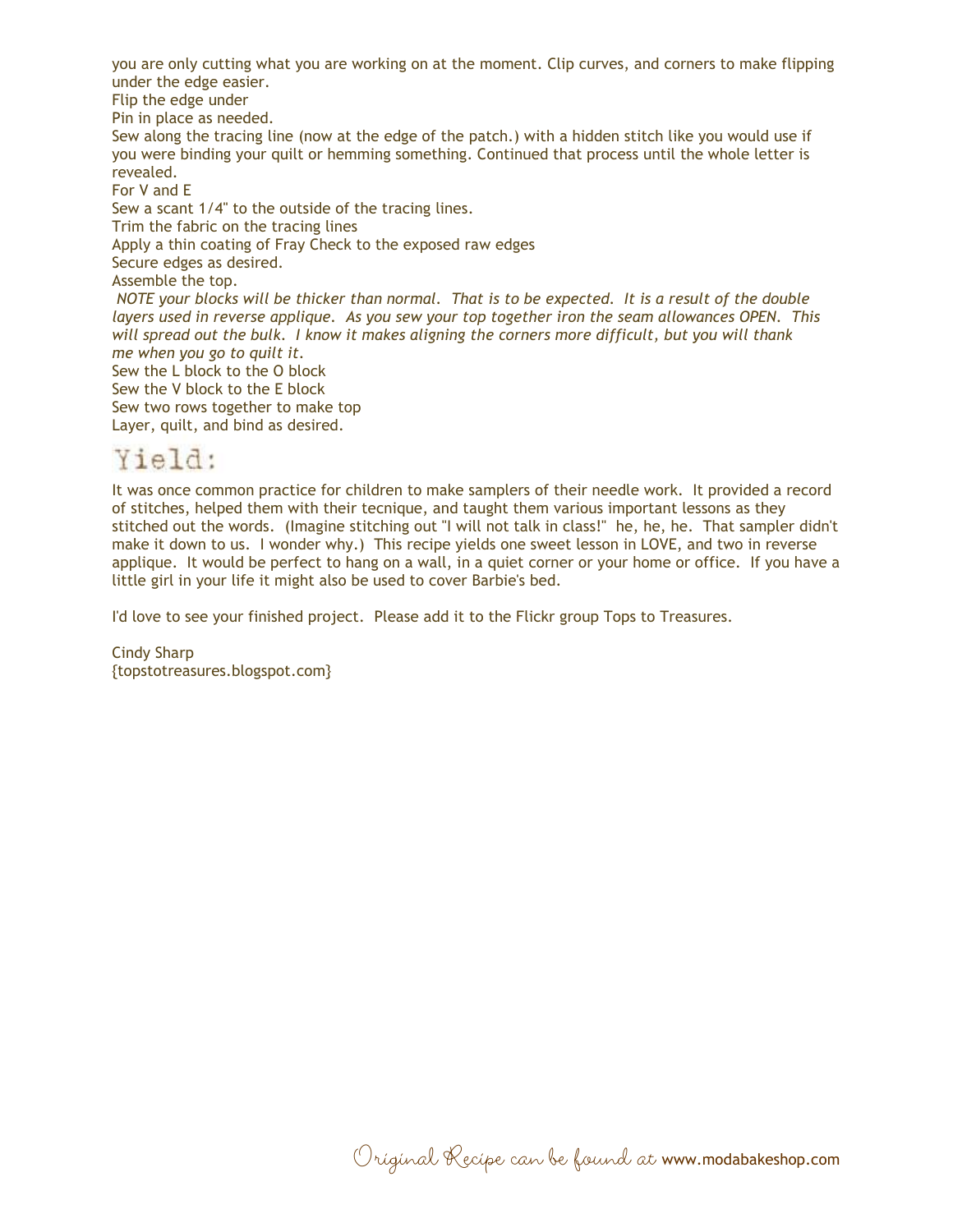